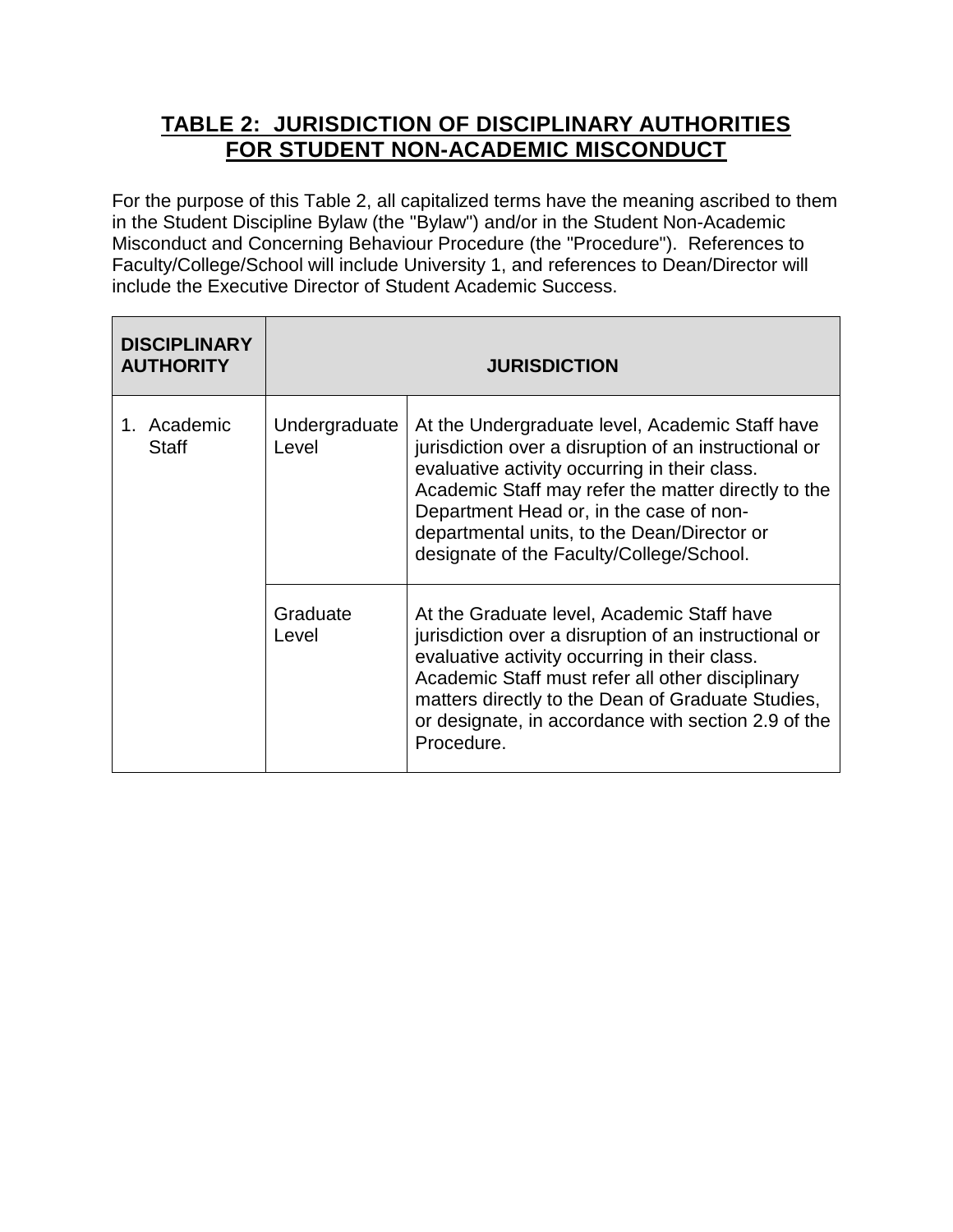| <b>DISCIPLINARY</b><br><b>AUTHORITY</b> |                        | <b>JURISDICTION</b>                                                                                                                                                                                                                              |
|-----------------------------------------|------------------------|--------------------------------------------------------------------------------------------------------------------------------------------------------------------------------------------------------------------------------------------------|
| Department<br>2.<br>Head                | Undergraduate<br>Level | The Department Head has jurisdiction over a<br>breach of departmental bylaws or regulations and<br>student disciplinary matters uniquely affecting the<br>department.                                                                            |
|                                         |                        | At the Undergraduate level, the Department<br>Head may dispose of the matter, or may refer the<br>matter to the Dean or Director in accordance with<br>section 2.10 of the Procedure.                                                            |
|                                         | <b>Graduate Level</b>  | At the Graduate level, the Department Head has<br>no disciplinary authority and must refer the<br>matter directly to the Dean of Graduate Studies,<br>or designate, in accordance with section 2.9 of<br>the Procedure.                          |
| 3. Dean $/$<br><b>Director</b>          | Undergraduate<br>Level | The Dean/Director has jurisdiction over a breach<br>of Faculty/College/School bylaws or regulations<br>and over all other disciplinary matters uniquely<br>affecting the Faculty/College/School that do not<br>affect the University generally.  |
|                                         |                        | If the disciplinary matter relates to a course other<br>than a course offered by the<br>Faculty/College/School in which the Student is<br>registered, the Dean/Director must act in<br>accordance with section 2.8 and 2.23 of the<br>Procedure. |
|                                         | <b>Graduate Level</b>  | At the Graduate level, the Dean or Director must<br>refer the matter directly to the jurisdiction of the<br>Dean of Graduate Studies, or designate.                                                                                              |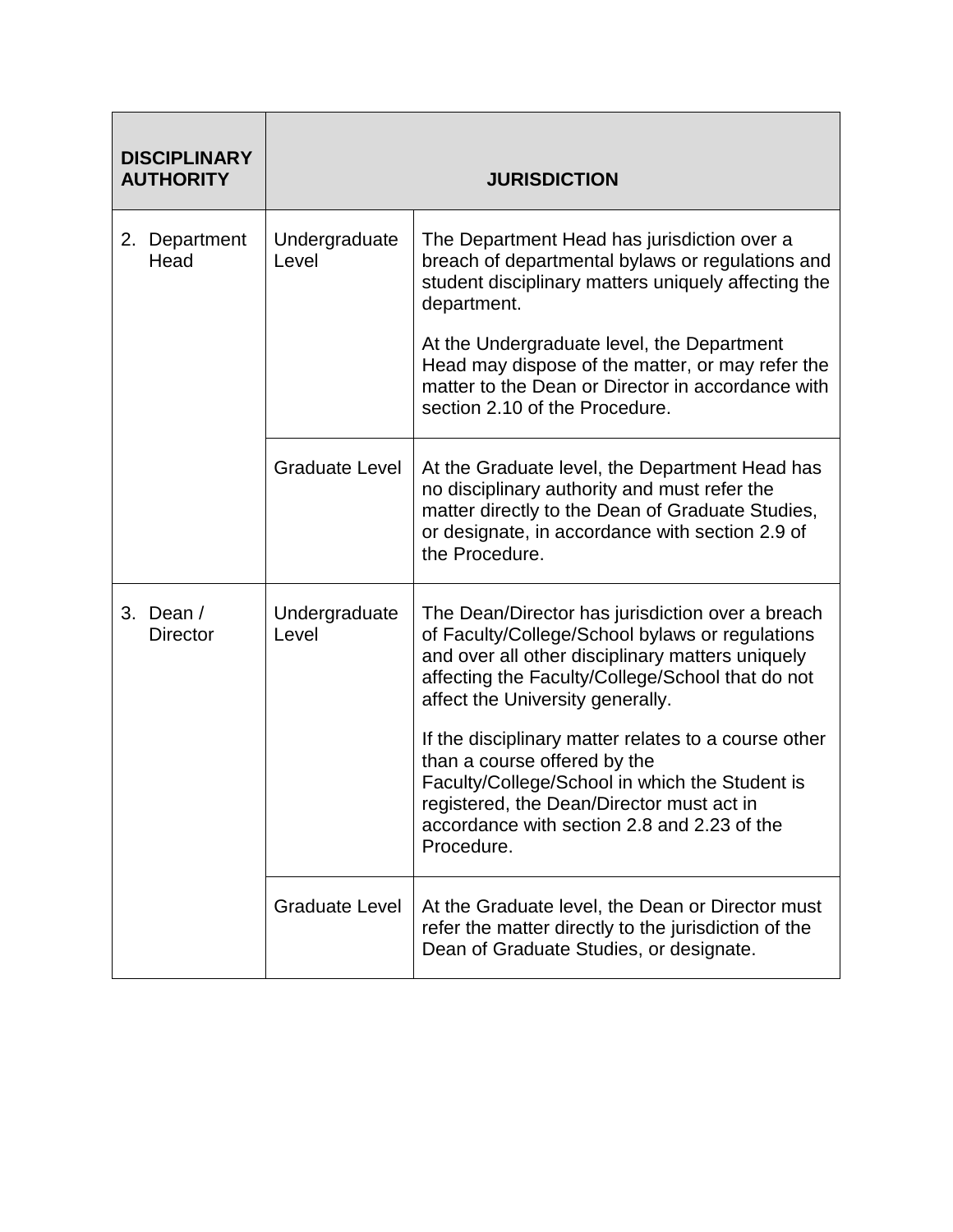| <b>DISCIPLINARY</b><br><b>AUTHORITY</b> |                                             | <b>JURISDICTION</b>                                                                                                                                                                                                                                                                                                                                           |
|-----------------------------------------|---------------------------------------------|---------------------------------------------------------------------------------------------------------------------------------------------------------------------------------------------------------------------------------------------------------------------------------------------------------------------------------------------------------------|
|                                         | 4. Dean of<br>Graduate<br><b>Studies</b>    | The Dean of Graduate Studies has jurisdiction over a breach of<br>Faculty of Graduate Studies bylaws or regulations and over all<br>other disciplinary matters uniquely affecting the Faculty that do not<br>affect the University generally, in accordance with section 2.9 of the<br>Procedure.                                                             |
|                                         | 5. University<br>Librarian                  | The University Librarian has jurisdiction over a breach of library<br>regulations and all other disciplinary matters occurring in and<br>uniquely affecting a library that do not affect the University<br>generally.                                                                                                                                         |
|                                         |                                             | The University Librarian may delegate jurisdiction to a library<br>administrative officer in any library within the University and/or<br>establish an ad hoc committee to hear and determine any<br>disciplinary matter within the Director's jurisdiction or the<br>jurisdiction of the administrative officer.                                              |
|                                         |                                             | In situations involving mutilation or theft of library materials, the<br>University Librarian may refer the case to the President. If in this<br>case the President requests the University Librarian to act in the<br>name of the President, the University Librarian shall act with the<br>President's authority.                                           |
| 6.                                      | Director of<br><b>Student</b><br>Residences | The Director of Student Residences has jurisdiction over a breach<br>of University residence rules or the Residence Contract, and all<br>other disciplinary matters which uniquely affect the proper<br>administration of a University residence, whether committed by<br>residents, visitors or others, and which do not affect the University<br>generally. |
|                                         |                                             | The Director may delegate jurisdiction to an ad hoc committee to<br>hear and determine any disciplinary matter within the Director's<br>jurisdiction.                                                                                                                                                                                                         |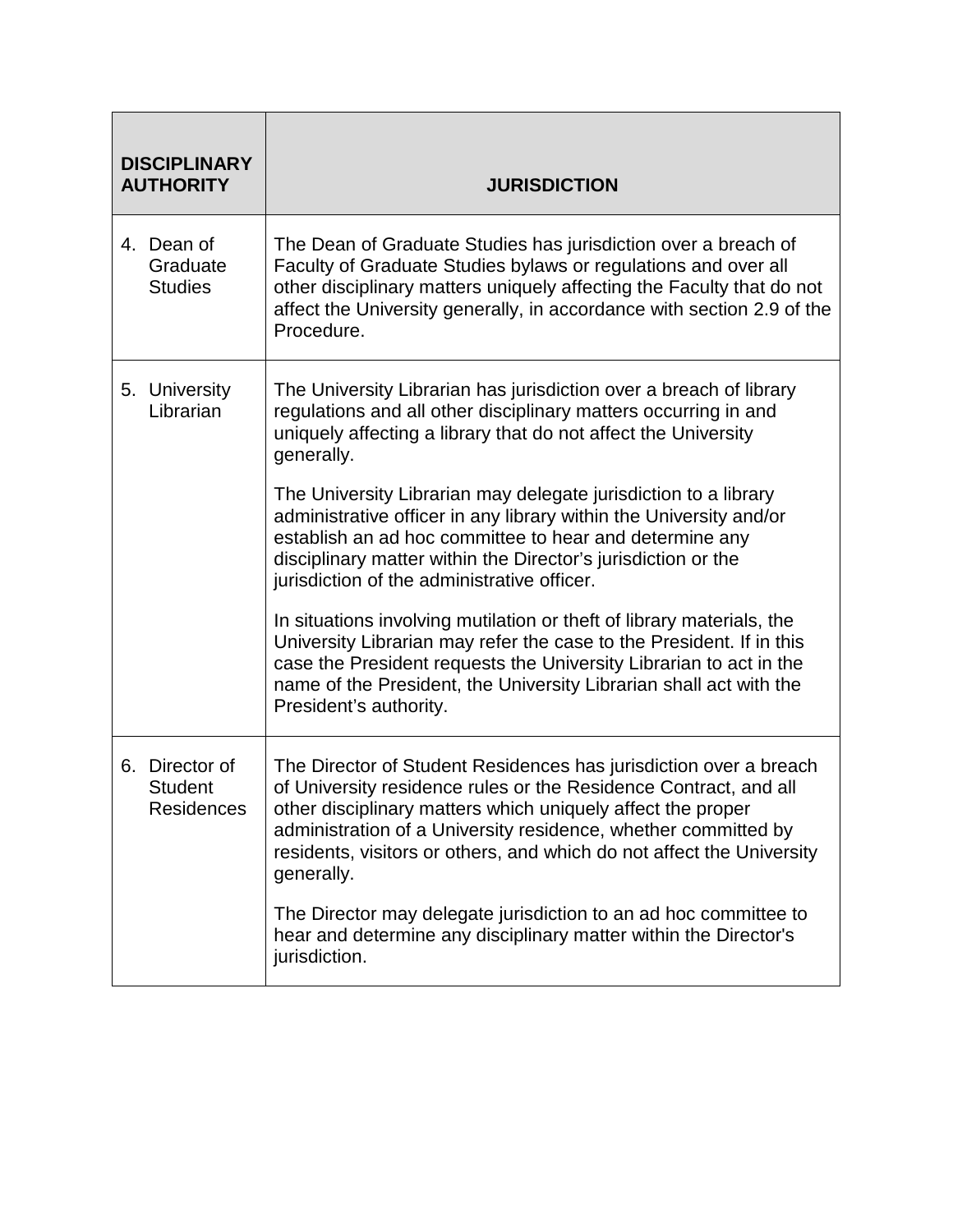| <b>DISCIPLINARY</b><br><b>AUTHORITY</b>          | <b>JURISDICTION</b>                                                                                                                                                                                                                                              |
|--------------------------------------------------|------------------------------------------------------------------------------------------------------------------------------------------------------------------------------------------------------------------------------------------------------------------|
| 7. Associate<br><b>Vice-President</b><br>(Admin) | The Associate Vice-President (Administration) has jurisdiction<br>over all disciplinary matters occurring in and uniquely affecting<br>the University Centre building, which do not affect the University<br>generally.                                          |
|                                                  | The Associate Vice-President (Administration) may delegate<br>jurisdiction to an ad hoc committee to hear and determine any<br>disciplinary matter within the Associate Vice-President<br>(Administration)'s jurisdiction.                                       |
| 8. CIO, IST                                      | The CIO of Information Services and Technology has the<br>delegated jurisdiction of the Vice-President (Administration) over<br>abuses of computer privileges under the Use of Computer<br>Facilities Policy.                                                    |
| Vice-President<br>9.<br>(Admin)                  | The Vice-President (Administration) has jurisdiction over<br>disciplinary matters relating to a breach of the following policies:                                                                                                                                |
|                                                  | (a) Respectful Work and Learning Environment Policy;                                                                                                                                                                                                             |
|                                                  | (b) Sexual Assault Policy;                                                                                                                                                                                                                                       |
|                                                  | (c) Use of Computer Facilities Policy;                                                                                                                                                                                                                           |
|                                                  | (d) Violent or Threatening Behaviour Policy                                                                                                                                                                                                                      |
|                                                  | The Vice-President (Administration) may delegate jurisdiction in<br>whole or in part, absolutely or conditionally, to the Vice-Provost<br>(Students) to hear and determine any disciplinary matter within<br>the Vice-President (Administration)'s jurisdiction. |
|                                                  | The Vice-President (Administration) may delegate jurisdiction to<br>the CIO, where appropriate, with respect to a breach of the Use<br>of Computer Facilities Policy.                                                                                            |